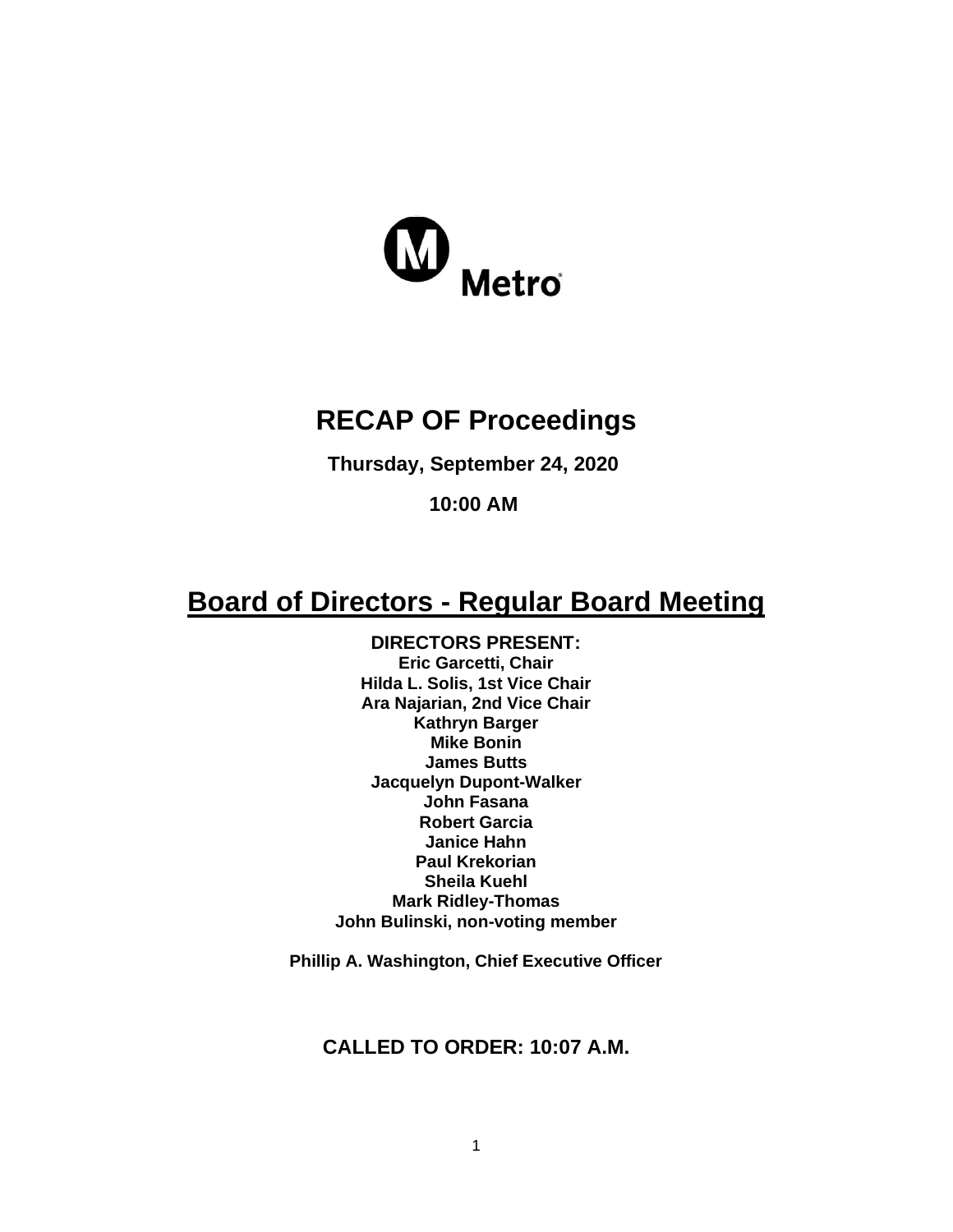# **ROLL CALL**

1. APPROVED Consent Calendar Items: 2, 5, 6, 7, 8, 9, 11, 12, 13, 14, 16, 17, 18, 21, and 33.

Consent Calendar items were approved by one motion except for item 8 which was held by a Director for discussion and/or separate action.

| <b>KB</b> | <b>MRT</b> | $ $ JF $ $ JDW $ $ MB $ $ EG $ $ HS $ $ AN $ $ RG $ $ |  |  |  | JB PK | JH |  |
|-----------|------------|-------------------------------------------------------|--|--|--|-------|----|--|
|           |            |                                                       |  |  |  |       |    |  |

#### **2. SUBJECT: MINUTES 2020-0596**

APPROVED ON CONSENT CALENDAR Minutes of the Regular Board Meeting held August 27, 2020

### **3. SUBJECT: REMARKS BY THE CHAIR 2020-0630**

RECEIVED remarks by the **Chair.**

| KB | <b>MRT</b> | <b>JF</b> | JDW | MB   EG   HS   AN |  | ' RG ∣ | JB' | <b>PK</b> | J <sub>F</sub> |  |
|----|------------|-----------|-----|-------------------|--|--------|-----|-----------|----------------|--|
|    |            |           |     |                   |  |        |     |           |                |  |

### **4. SUBJECT: REPORT BY THE CHIEF EXECUTIVE OFFICER 2020-0631**

RECEIVED report by the **Chief Executive Officer.** 

| <b>KB</b> | <b>MRT</b> | JF | JDW   MB   EG |  | HS | AN | RG | JB' | PK |  |
|-----------|------------|----|---------------|--|----|----|----|-----|----|--|
|           |            |    |               |  |    |    |    |     |    |  |

| $PK = P$ . Krekorian | $HS = H$ . Solis    | $KB = K$ . Barger         | $RG = R$ . Garcia |
|----------------------|---------------------|---------------------------|-------------------|
| $JF = J. Fasana$     | $JB = J.$ Butts     | $JDW = J$ . Dupont-Walker |                   |
| $JH = J$ . Hahn      | $EG = E$ . Garcetti | $MRT = M$ . Ridley-Thomas |                   |
| $MB = M$ . Bonin     | $SK = S$ . Kuehl    | $AN = A$ . Najarian       |                   |

**\*\*\*\*\*\*\*\*\*\*\*\*\*\*\*\*\*\*\*\*\*\*\*\*\*\*\*\*\*\*\*\*\*\*\*\*\*\*\*\*\*\*\*\*\*\*\*\*\*\*\*\*\*\*\*\*\*\*\*\*\*\*\*\*\*\*\*\*\*\*\*\*\*\*\*\*\*\*\*\*\*\*\*\*\*\***

**LEGEND: Y = YES, N = NO, C = HARD CONFLICT, S = SOFT CONFLICT ABS = ABSTAIN, A = ABSENT, P = PRESENT**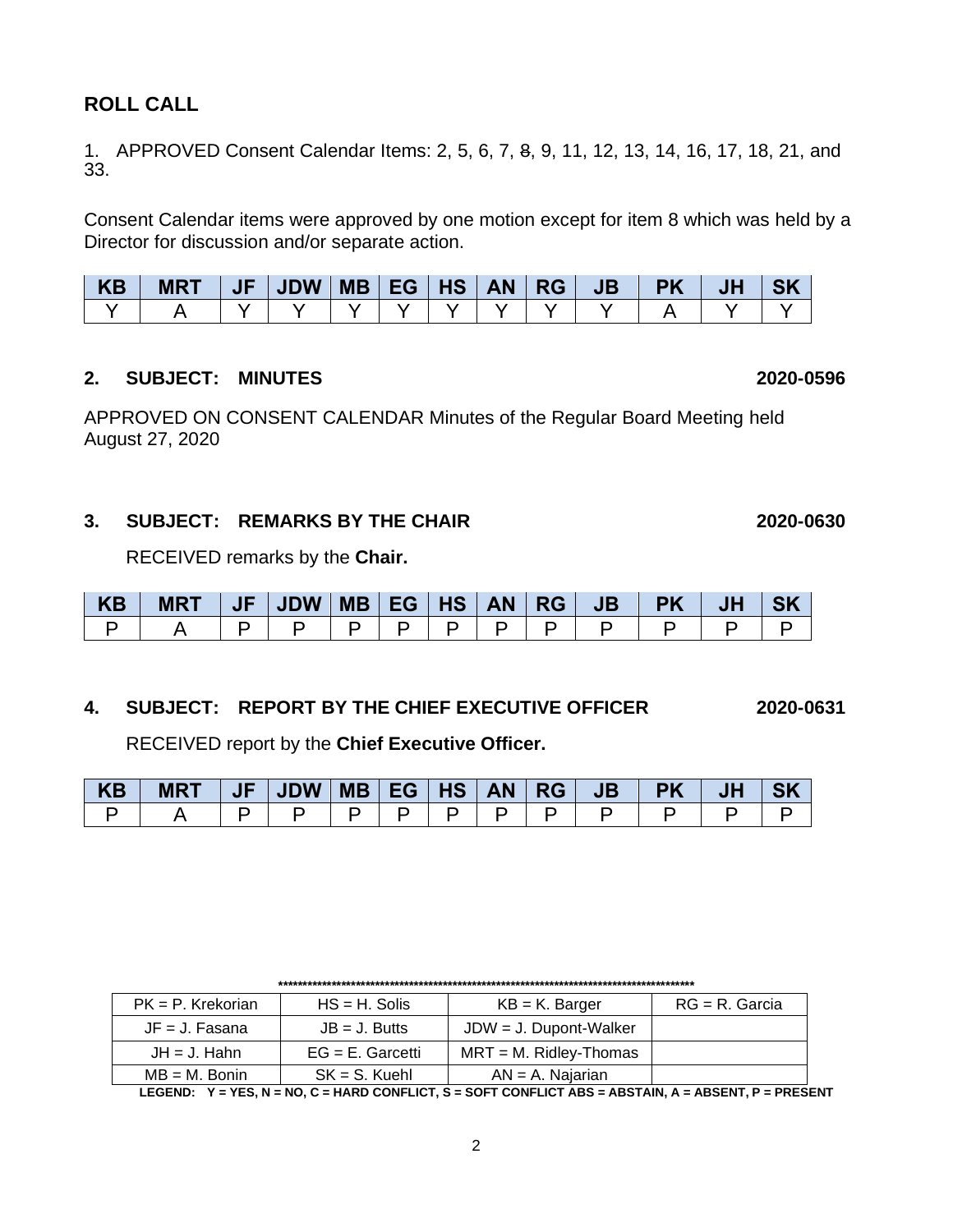#### **5. SUBJECT: LEASE AGREEMENT WITH WETZEL'S PRETZELS FOR 2020-0459 KIOSK K-1 AT LOS ANGELES UNION STATION**

AUTHORIZED ON CONSENT CALENDAR the Chief Executive Officer (CEO) to execute a lease agreement with Wetzel's Pretzels ("Wetzel's") for Kiosk K-1 in Union Station West and a vending cart located in the East Portal at a monthly rent of \$28,292 with annual increases of three-percent (3%), plus common area maintenance fees, eight-percent (8%) of gross sales above the natural breakpoint, as well as provisions related to COVID-19 for an initial term of five-years and a tenant-initiated five-year extension at fair market value.

| <b>KB</b> | <b>MRT</b> | <b>JDW</b> | <b>MB</b> | EG I | <b>HS</b> | AN | $\overline{\phantom{a}}$ RG | <b>JB</b> | <b>PK</b> | JI |  |
|-----------|------------|------------|-----------|------|-----------|----|-----------------------------|-----------|-----------|----|--|
|           |            |            |           |      |           |    |                             |           |           |    |  |

#### **6. SUBJECT: LEASE AGREEMENT WITH CILANTRO FRESH MEXICAN 2020-0460 GRILL FOR KIOSK K-5 AT LOS ANGELES UNION STATION**

AUTHORIZED ON CONSENT CALENDAR the Chief Executive Officer (CEO) to execute a lease agreement with Cilantro Fresh Mexican Grill for Kiosk K-5 at Los Angeles Union Station at a monthly rent of \$5,100 with annual increases based on CPI of no less than three-percent (3%) and no more than five-percent (5%), exclusive of common area maintenance fees, gross sales rent of eight-percent (8%) above the natural breakpoint, as well as provisions related to COVID-19 for an initial term of five years with a tenant-initiated five-year extension at fair market value.

### **7. SUBJECT: EXPRESSLANES FINANCIAL ADVISORY SERVICES 2020-0552**

AUTHORIZED ON CONSENT CALENDAR the Chief Executive Officer (CEO) to: EXECUTE Modification No. 1 to Task Order No. 17 to Contract No. PS 13052103I to exercise two (2), one-year options with Sperry Capital Inc. to serve as financial advisor on the Metro Express Lanes, in the not-to-exceed amount of \$337,725 for Option Year 1, and in the not-to-exceed amount of \$270,180 for Option Year 2, increasing the not to-exceed Task Order value from \$1,243,065 to \$1,850,970 and extending the contract term from October 17, 2020, to October 17, 2022.

| <b>KB</b>  | <b>MRT</b> | $\parallel$ JF $\parallel$ JDW $\parallel$ |  |  | JB | <b>PK</b> |  |
|------------|------------|--------------------------------------------|--|--|----|-----------|--|
| <b>ABS</b> |            |                                            |  |  |    |           |  |

### **8. SUBJECT: GROUP INSURANCE PLANS 2020-0567**

AUTHORIZED the Chief Executive Officer to renew existing group insurance policies covering Non-Contract and AFSCME employees, including the life and disability coverage for Teamster employees, for a one-year period beginning January 1, 2021.

| <b>KB</b> | <b>MR1</b> | JF | <b>JDW</b> | <b>MB</b> | EG | HS | AN | <b>RG</b> | <b>JB</b> | <b>DV</b> | ωr | $\sim$ $\prime$ |
|-----------|------------|----|------------|-----------|----|----|----|-----------|-----------|-----------|----|-----------------|
|           |            |    |            |           |    |    |    |           |           |           |    |                 |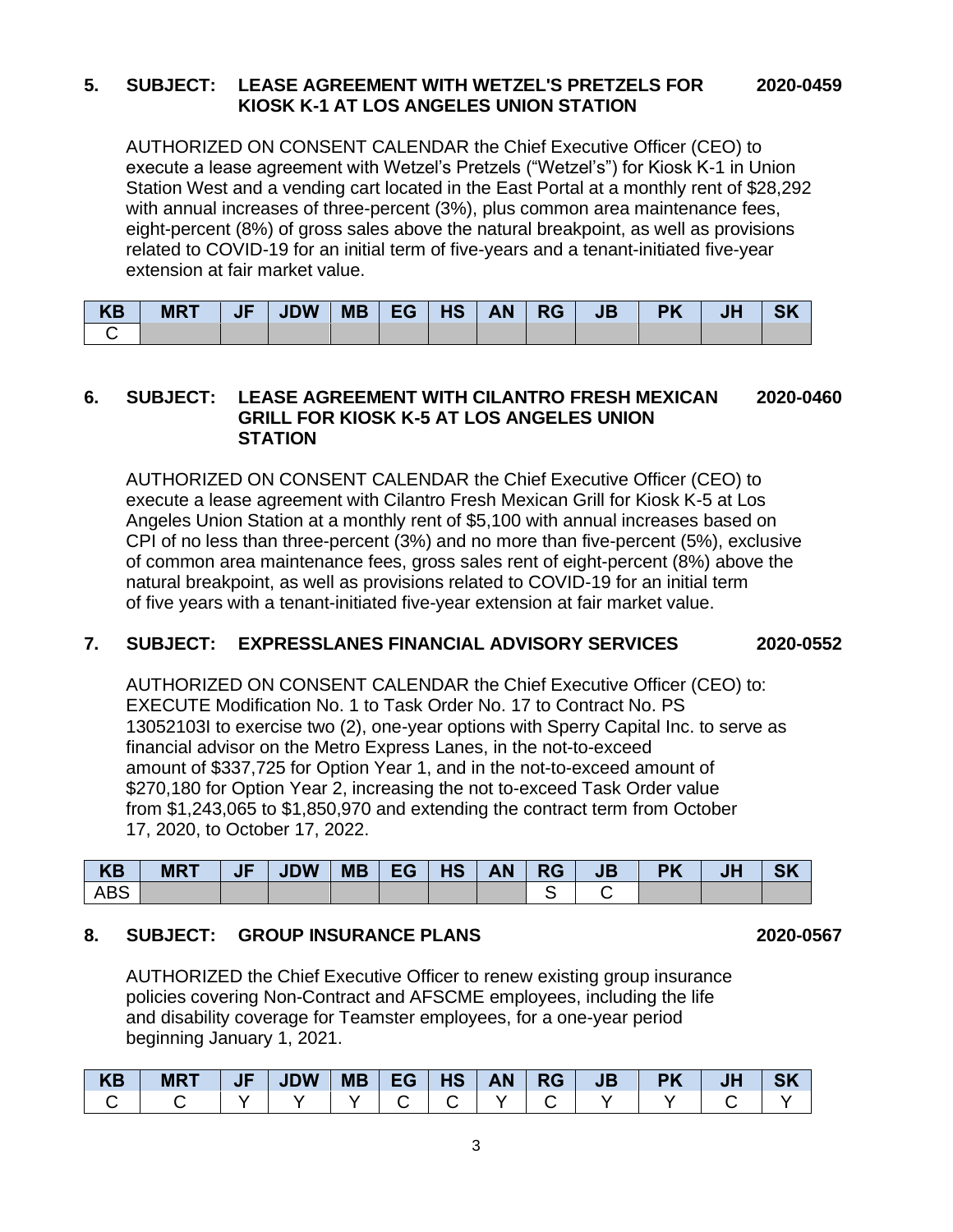### **9. SUBJECT: LOCAL RETURN PROPOSITION A AND PROPOSITION C 2020-0265 CAPITAL RESERVE AND LAPSING EXTENSION**

AUTHORIZED ON CONSENT CALENDAR the Chief Executive Officer to negotiate and execute all necessary agreements between Los Angeles County Metropolitan Transportation Authority (LACMTA) and the Cities for their Capital Reserve Accounts as approved; and:

- A. ESTABLISH Proposition A Local Return funded Capital Reserve Account for the Cities of Industry and Lynwood
- B. ESTABLISH Proposition C Local Return funded Capital Reserve Account for the Cities of Beverly Hills, Manhattan Beach, Pomona, Redondo Beach, San Marino, and Whittier
- C. AUTHORIZE a one-time, one year extension of Local Return funds allocated in FY20 or previously, as a result of the COVID-19 pandemic.

# **10. SUBJECT: FISCAL YEAR 2021 (FY21) BUDGET 2020-0522**

- A. ADOPTED AS AMENDED the proposed FY21 Budget as presented in the budget document (provided in a separate transmittal and posted on metro.net);
	- 1. AUTHORIZED \$6.0 billion annual consolidated expenditures to achieve goals and objectives set forth by the Board adopted Metro Vision 2028 strategic plan; and
	- 2. AUTHORIZED a total of 10,219 FTEs with 8,482 Represented FTEs and 1,737 Non-Represented FTEs which did not change from FY20 authorized levels; and
	- 3. APPROVED the Life of Project (LOP) budgets for new capital projects with LOP exceeding \$5.0 million presented in Attachment A; and
	- 4. AMENDED the proposed budget to include \$165.2 million for Gold Line Foothill Extension 2B for a total of \$265.2 million, finalized after budget closed; and
- B. APPROVED the Reimbursement Resolution declaring Metro's intention to issue debt in FY21 for capital projects, as shown in Attachment B, with the provision that actual debt issuance will require separate Board approval.

| <b>KB</b> | <b>MRT</b> | $J$ $F$ |  |  |  | JB | <b>PK</b> |  |
|-----------|------------|---------|--|--|--|----|-----------|--|
|           |            |         |  |  |  |    |           |  |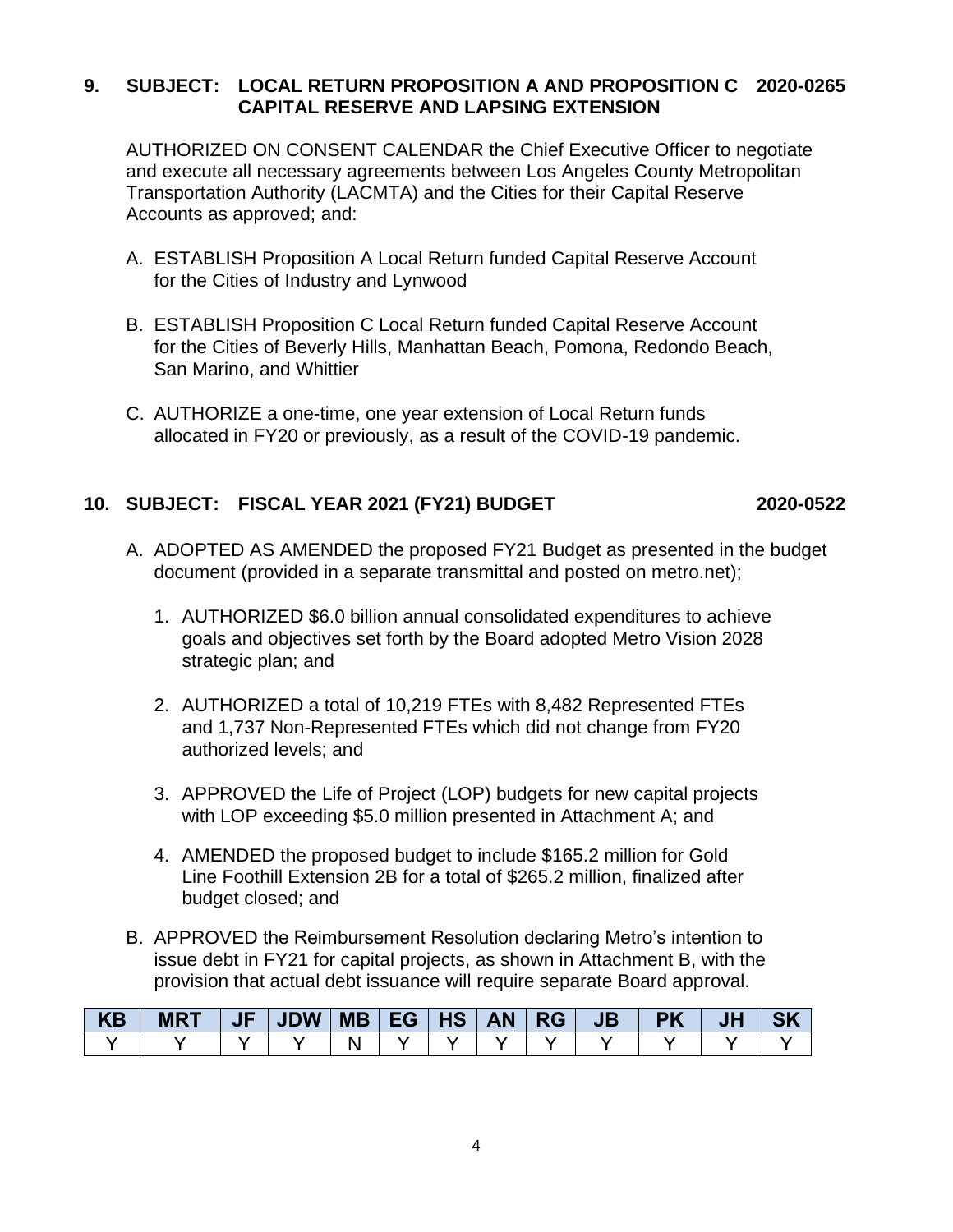### **10.1.SUBJECT: FY21 OPERATIONS RECOVERY PLAN 2020-0644**

APPROVED Motion by Directors Bonin, Garcetti, Solis, Garcia, and Kuehl that the Board direct the Chief Executive Officer to:

A. Report back to the Operations, Safety, and Customer Experience Committee in 60 days, with updates every 60 days thereafter, with an FY21 Operations Recovery Plan that achieves the following outcomes:

> 1. Aligns bus lines with their respective NextGen service tier standards.

2. Does not exceed maximum load factors on buses and trains based on industry-accepted health and safety standards.

3. Sets criteria for adding service in anticipation of future on-street conditions related to economic sector and/or school reopening's and the return of traffic congestion and effect on bus speeds.

4. Takes full advantage of operational savings from faster bus speeds to achieve performance-based service outcomes.

5. Restores revenue service hours as appropriate to achieve all of the above outcomes.

B. Report back to the Finance, Budget, and Audit Committee in 60 days with an amendment to the FY21 Budget, if necessary, to implement the above FY21 Operations Recovery Plan.

| <b>KB</b> | <b>MRT</b> | JF' | JDW |  |  | JB' | <b>PK</b> | JH | <b>SK</b> |
|-----------|------------|-----|-----|--|--|-----|-----------|----|-----------|
|           |            |     |     |  |  |     |           |    |           |

### **11. SUBJECT: FISCAL YEAR 2021 TRANSIT FUND ALLOCATIONS 2020-0548**

APPROVED ON CONSENT CALENDAR:

- A. \$2.1 billion in FY 2021 Transit Fund Allocations for Los Angeles County jurisdictions, transit operators and Metro operations as shown in **Attachment A**. These allocations comply with federal, state and local regulations and LACMTA Board approved policies and guidelines;
- B. fund exchanges in the estimated amount of \$2,813,249 of Metro's TDA Article 4 allocation with Municipal Operators' shares of Low Carbon Transit Operations Program. Funding adjusted based on LCTOP actual allocations;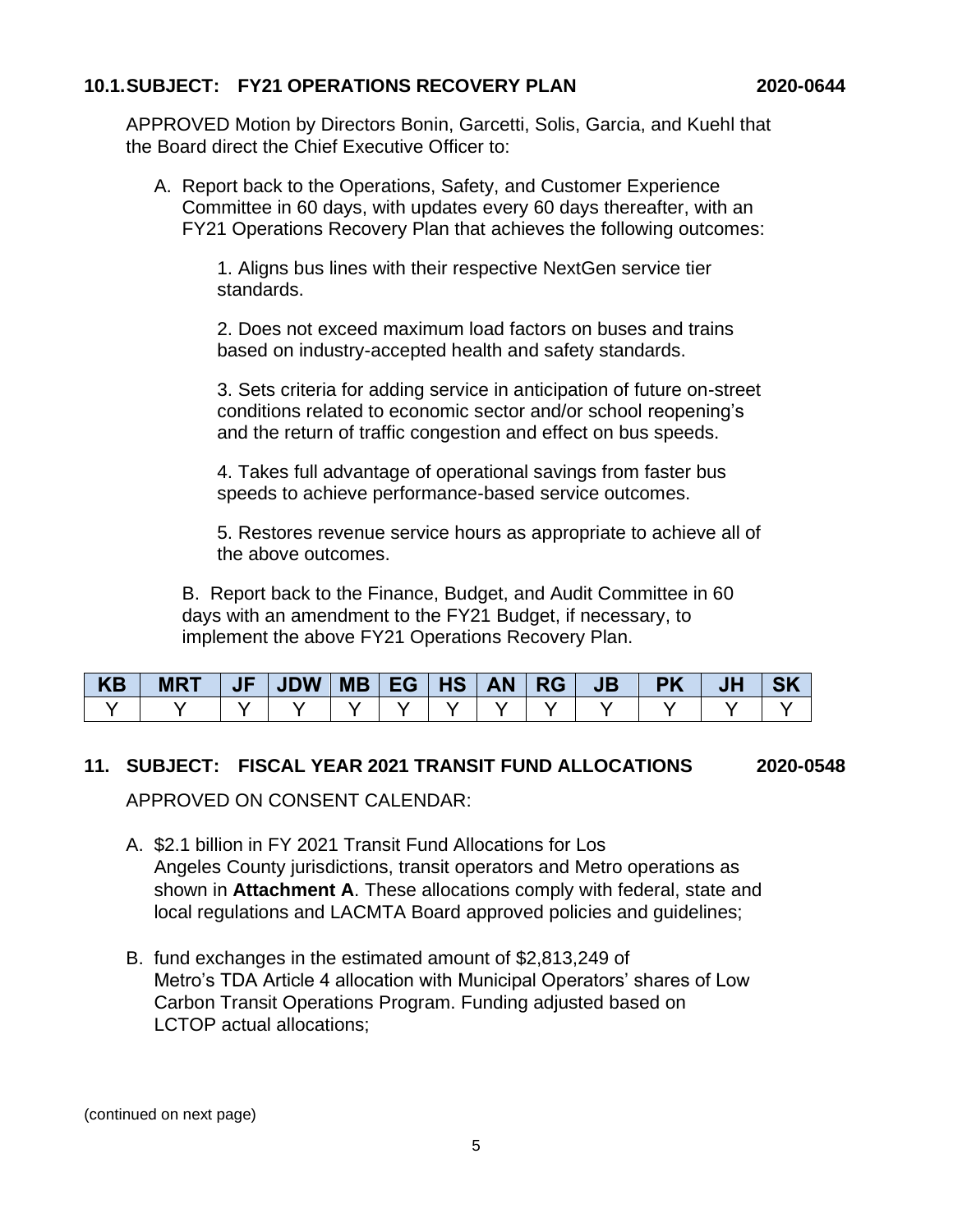#### (Item 11 -- continued from previous page)

- C. fund exchanges in the estimated amount of \$267,928 of Metro's Prop C 40% allocation with Antelope Valley's shares of Low Carbon Transit Operations Program. Funding adjusted based on LCTOP actual allocations;
- D. fund increases from \$6.0 million to \$9.0 million in FY 2021 for Tier 2 Operators. This allocation includes CARES ACT Equivalent Supplemental Funding as approved by the LACMTA Board of Directors;
- E. the execution of local funding exchanges as appropriate in order to implement the Board approved CARES Act allocations;
- F. fund exchange of Federal Section 5307 discretionary fund awarded to the Southern California Regional Transit Training Consortium (SCRTTC) through Long Beach Transit in the amount of \$330,000 with Metro's TDA Article 4 allocation;
- G. fund exchanges in the amount totaling \$14.0 million of Metro's Federal Section 5307 share with Municipal Operators' shares of Federal Sections 5337 and 5339;
- H. AUTHORIZING the Chief Executive Officer to adjust FY 2021 Federal Section 5307 (Urbanized Formula), Section 5339 (Bus and Bus Facilities) and Section 5337 (State of Good Repair) allocations upon receipt of final apportionments from the Federal Transit Authority and amend FY 2021 budget as necessary to reflect the aforementioned adjustment;
- I. AUTHORIZING a \$1.26 million allocation to LIFE Program Administrators, FAME Assistance Corporation (FAME) and the International Institute of Los Angeles (IILA) to fund the FY21 Taxi Voucher component of the LIFE Program;
- J. AUTHORIZING the Chief Executive Officer to negotiate and execute all necessary agreements to implement the above funding programs; and
- K. ADOPTING a resolution designating Transportation Development Act (TDA) and State Transit Assistance (STA) fund allocations are in compliance with the terms and conditions of the allocations (**Attachment B**).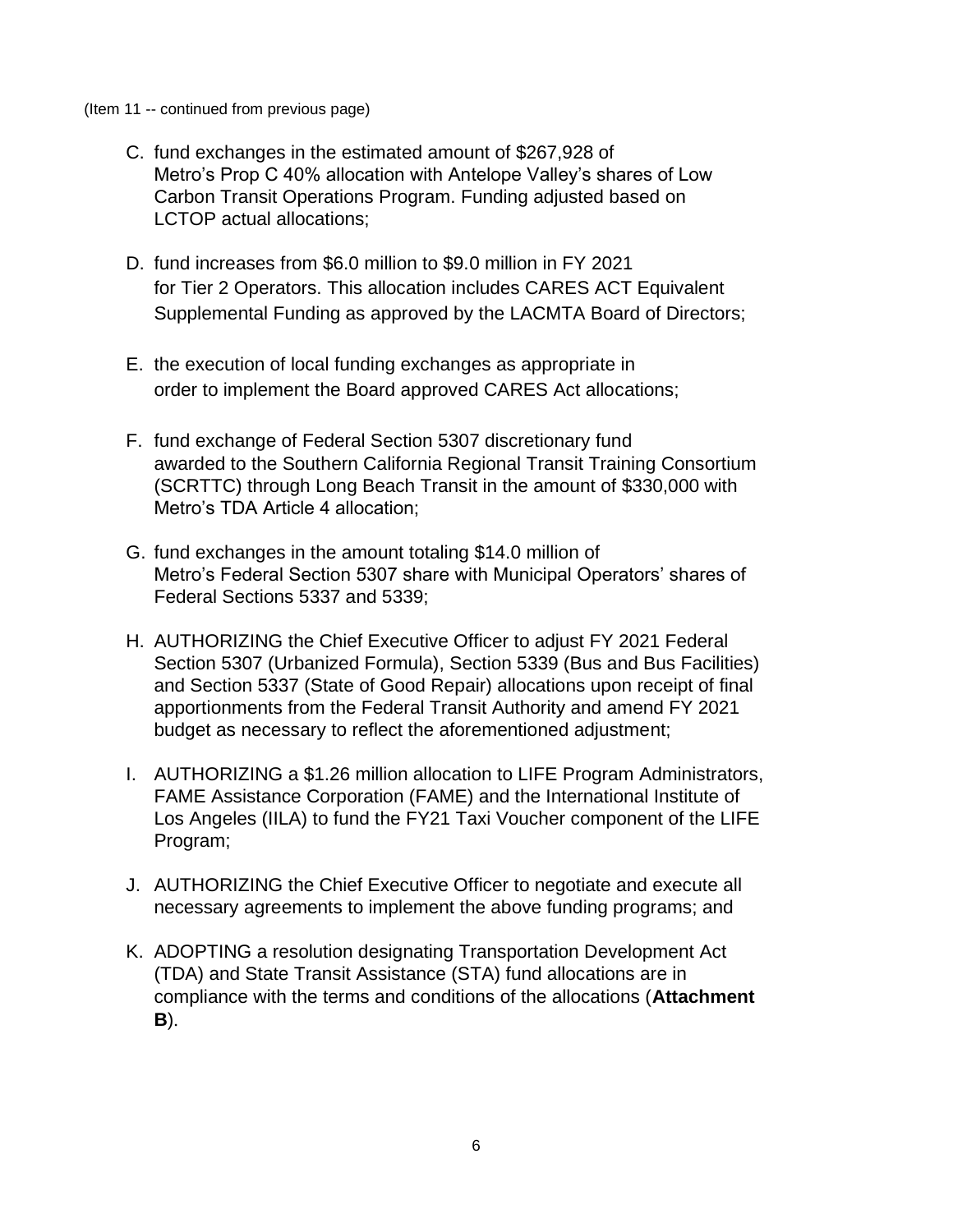# **12. SUBJECT: ACCESS SERVICES PROPOSED FISCAL YEAR 2021 2020-0547 BUDGET**

### APPROVED ON CONSENT CALENDAR:

A. local funding request for Access Services (Access) in an amount not to exceed \$97,564,167 for FY21. This amount includes:

• Local funds for operating and capital expenses in the amount of \$95,245,337;

• Local funds paid directly to Metrolink for its participation in Access' Free Fare Program in the amount of \$2,318,830; and

B. AUTHORIZED the Chief Executive Officer (CEO) to negotiate and execute all necessary agreements to implement the above funding programs.

# **13. SUBJECT: FY 2020-21 METROLINK ANNUAL WORK PROGRAM 2020-0568 BUDGET**

APPROVED ON CONSENT CALENDAR:

- A. the Los Angeles County Metropolitan Transportation Authority's ("Metro") share of the Southern California Regional Rail Authority's (SCRRA operated as "Metrolink") FY 2020-21 Budget Transmittal dated July 24, 2020, in the amount of \$129,089,000 as detailed in Attachment A;
- B. REPROGRAMMING \$2,018,016 in surplus FY14, FY15, FY16 and PTIMSEA state of good repair and capital funds to fund a portion of Metro's share of Metrolink's FY 21 rehabilitation program;
- C. REPROGRAMMING up to \$7,000,000 in cost savings from the FY19 and FY20 state of good repair and capital funds to fund a portion of Metro's share of Metrolink's FY 21 rehabilitation program detailed in Attachment B as first priority as additional funding for reprogramming becomes available;
- E. PROGRAMMING additional funding for the acquisition of new Metrolink Ticket Vending Devices in the amount of \$1,599,242 to fund Metro's remaining share of the total project budget totaling \$9,673,242;
- F. the FY21 Transfers to Other Operators payment rate of \$1.10 per boarding to Metro and an EZ Pass reimbursement cap to Metro of \$5,592,000; and
- G. AUTHORIZING the Chief Executive Officer to negotiate and execute all necessary agreements between Metro and the SCRRA for the approved funding.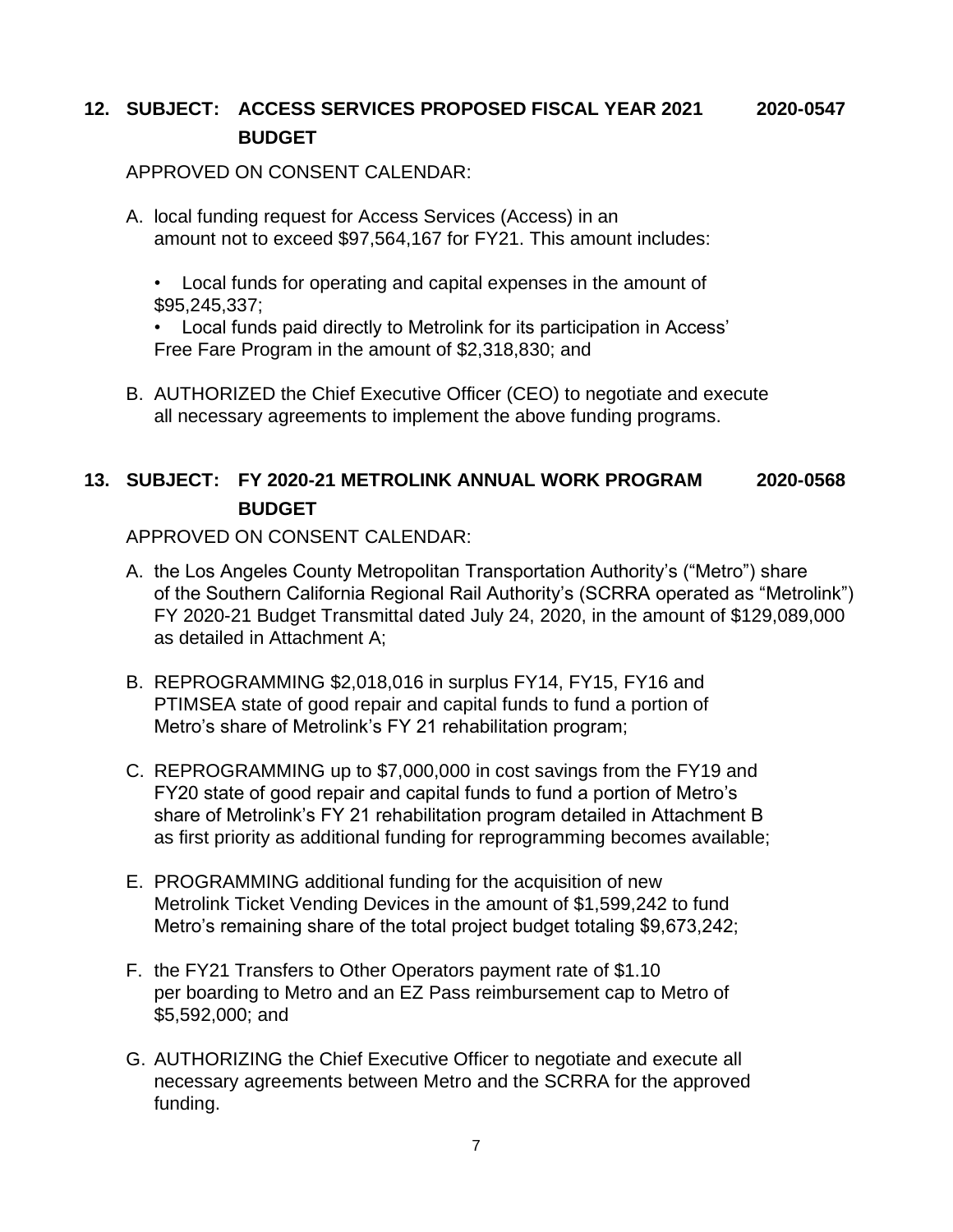### **14. SUBJECT: METRO VANPOOL VEHICLE SUPPLIER BENCH 2020-0509 CONTRACTS**

AUTHORIZED ON CONSENT CALENDAR the Chief Executive Officer to execute Modification No. 2 to the Vanpool Vehicle Supplier Bench Contract Nos. PS10754400051491 for Airport Van Rental, PS10754300051491 for Green Commuter, and PS10754500051491 for Enterprise Rideshare (a division of Enterprise Holdings) to exercise the first one-year option in an amount not to exceed \$9 million increasing the total contract value from \$18 million to \$27 million, and to extend the period of performance from October 1, 2020 to September 30, 2021.

| KB         | <b>MRT</b> | <b>JF7</b> | <b>JDW</b> | <b>MB</b> EG | HS AN | <b>RG</b> | <b>JB</b> | <b>PK</b> | <b>JH</b> | <b>SK</b> |
|------------|------------|------------|------------|--------------|-------|-----------|-----------|-----------|-----------|-----------|
| <b>ABS</b> |            |            |            |              |       |           |           |           |           |           |

### **15. SUBJECT: 2020 LONG RANGE TRANSPORTATION PLAN REQUEST 2020-0465 FOR ADOPTION**

APPROVED AS AMENDED the following:

- A. the 2020 Long Range Transportation Plan; and
- B. the development of a Short-Range Transportation Plan, to include a strategic project list.

# **FASANA, BARGER, AND KUEHL AMENDMENT:**

Approved Motion by Directors Fasana, Barger, and Kuehl amending the Long Range Transportation Plan (page 68) to:

Delete:

4.1.g. Explore funding opportunities and implementation strategies for Transit to Parks Strategic Plan

And replace with:

4.1.g. Implement Transit to Parks Strategic Plan with high equity focus / high feasibility Transit to Parks routes across the County.

| <b>KB</b> | <b>MRT</b> | JF | <b>JDW</b> | <b>MB</b> | - -<br>TG. | HS | <b>AN</b> | <b>RG</b> | JB | JF | CIZ |
|-----------|------------|----|------------|-----------|------------|----|-----------|-----------|----|----|-----|
|           |            |    |            |           |            |    |           |           |    |    |     |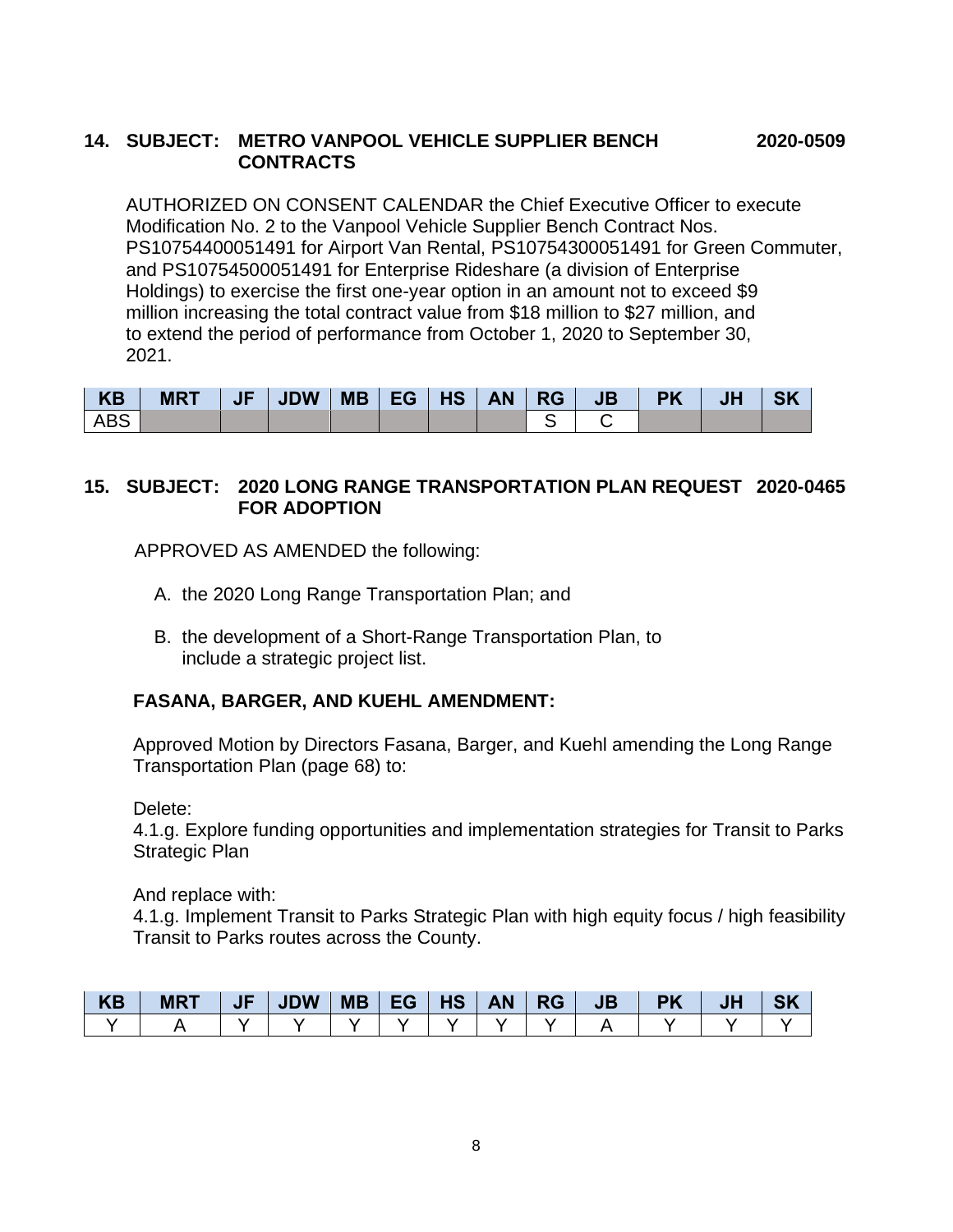#### 9

#### **16. SUBJECT: MEMBERSHIP ON METRO'S WESTSIDE CENTRAL 2020-0409 SERVICE COUNCILS**

APPROVED ON CONSENT CALENDAR Cynthia Rose's membership on Metro's Westside Central Service Council.

## **17. SUBJECT: SPARK PLUGS 2020-0472**

AUTHORIZED ON CONSENT CALENDAR the Chief Executive Officer to award a two-year, indefinite delivery/indefinite quantity Contract No. MA69672000 to Cummins Incorporated, the lowest responsive and responsible bidder for spark plugs for Metro's bus engines. The Contract one-year base amount is \$909,973 inclusive of sales tax, and the one-year option amount is \$939,154, inclusive of sales tax, for a total contract amount of \$1,849,127, subject to resolution of protest(s), if any.

### **18. SUBJECT: HERBICIDE APPLICATION SERVICES 2020-0498**

AUTHORIZED ON CONSENT CALENDAR the Chief Executive Officer to execute Modification No. 9 to Contract No. OP33673325 with Conejo Crest Landscape Maintenance, Inc., for herbicide application services to increase the contract authority by \$330,000 increasing the total contract value from \$2,026,594.55 to \$2,356,594.55 and extending the period of performance from December 1, 2020 to November 30, 2021.

# **21. SUBJECT: PEST AND BIRD CONTROL SERVICES ACTION: 2020-0499 APPROVE CONTRACT MODIFICATION**

AUTHORIZED ON CONSENT CALENDAR the Chief Executive Officer to execute Modification No. 4 to Contract No. OP852420003367 with Pestmaster Services Inc., for pest and bird control services to exercise the one, two-year option in the amount of \$2,727,946.08, increasing the total contract value from \$3,926,123.12 to \$6,654,069.20 and extending the period of performance from January 1, 2021 to December 31, 2022.

### **25. SUBJECT: REPORT BACK ON COMMUNITY SAFETY APPROACH TO 2020-0572 SYSTEM SECURITY AND LAW ENFORCEMENT**

RECEIVED AND FILED Report on a Community Safety Approach to System Security and Law Enforcement

| <b>KB</b> | <b>MRT</b> |  |  |  | <b>JB</b> | <b>PK</b> | JF |  |
|-----------|------------|--|--|--|-----------|-----------|----|--|
|           |            |  |  |  |           |           |    |  |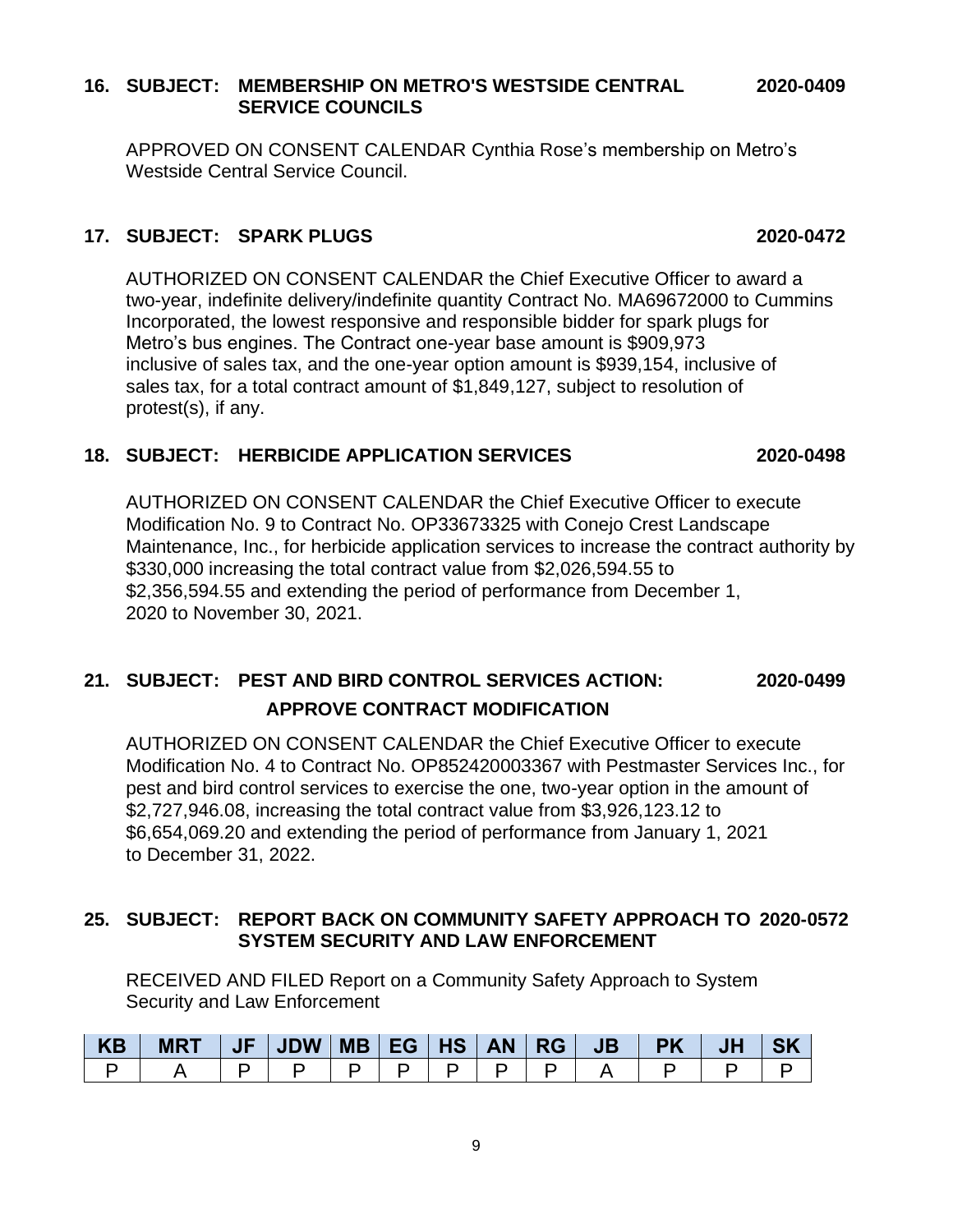#### **26. SUBJECT: REPORT BACK ON USE OF FORCE POLICIES 2020-0571**

RECEIVED AND FILED Report on 'Use of Force' policies followed by Metro policing contractors and employees.

| <b>KB</b> | <b>MRT</b> | JF | JDW | MB   EG   HS | <b>AN</b> | JВ |  |  |
|-----------|------------|----|-----|--------------|-----------|----|--|--|
|           |            |    |     |              |           |    |  |  |

# **28. SUBJECT: ENVIRONMENTAL CONSTRUCTION WASTE HANDLING 2020-0512 SERVICES**

AUTHORIZED the Chief Executive Officer to:

- A. Increase the total authorized funding for Contract No. PS20655 with TRC Solutions Inc. for Environmental Construction and Waste Handling Services in the amount of \$8,000,000, increasing the Total Contract Funding limit from \$66,800,000 to \$74,800,000, and
- B. Execute all individual Task Orders and changes within the new Board approved contract funding amount.

| <b>KB</b> | <b>MRT</b> | $\sqrt{F}$ | JDW |  | MB EG HS | <b>AN</b> | RG | JB | <b>PK</b> | JH | <b>SK</b> |
|-----------|------------|------------|-----|--|----------|-----------|----|----|-----------|----|-----------|
| ABS       |            |            |     |  |          |           |    |    |           |    |           |

# **31.1.SUBJECT: FARE CAPPING VS FARELESS SYSTEM POLICY 2020-0638 QUESTIONS**

APPROVED Motion by Directors Butts and Barger that the Board direct the Chief Executive Officer to:

- A. Endorse the development of a budget and timeline for Fare Capping options that can be phased in over time and return with a status report in the same cycle as the Fareless System Initiative status report in the November-December Board cycle;
- B. In the same Board cycle(s), explore the financial ramifications of implementing a phased vs total Fareless System Initiative program
	- vis-a-vis a Fare Capping program with the Fareless System Initiative policy analysis being a factor in the preparation of the Fare Capping option report; and
- C. Answer the following questions when Metro staff return to the Board in the November-December cycle with both status reports on a Fareless System Initiative Policy recommendation:

(continued on next page)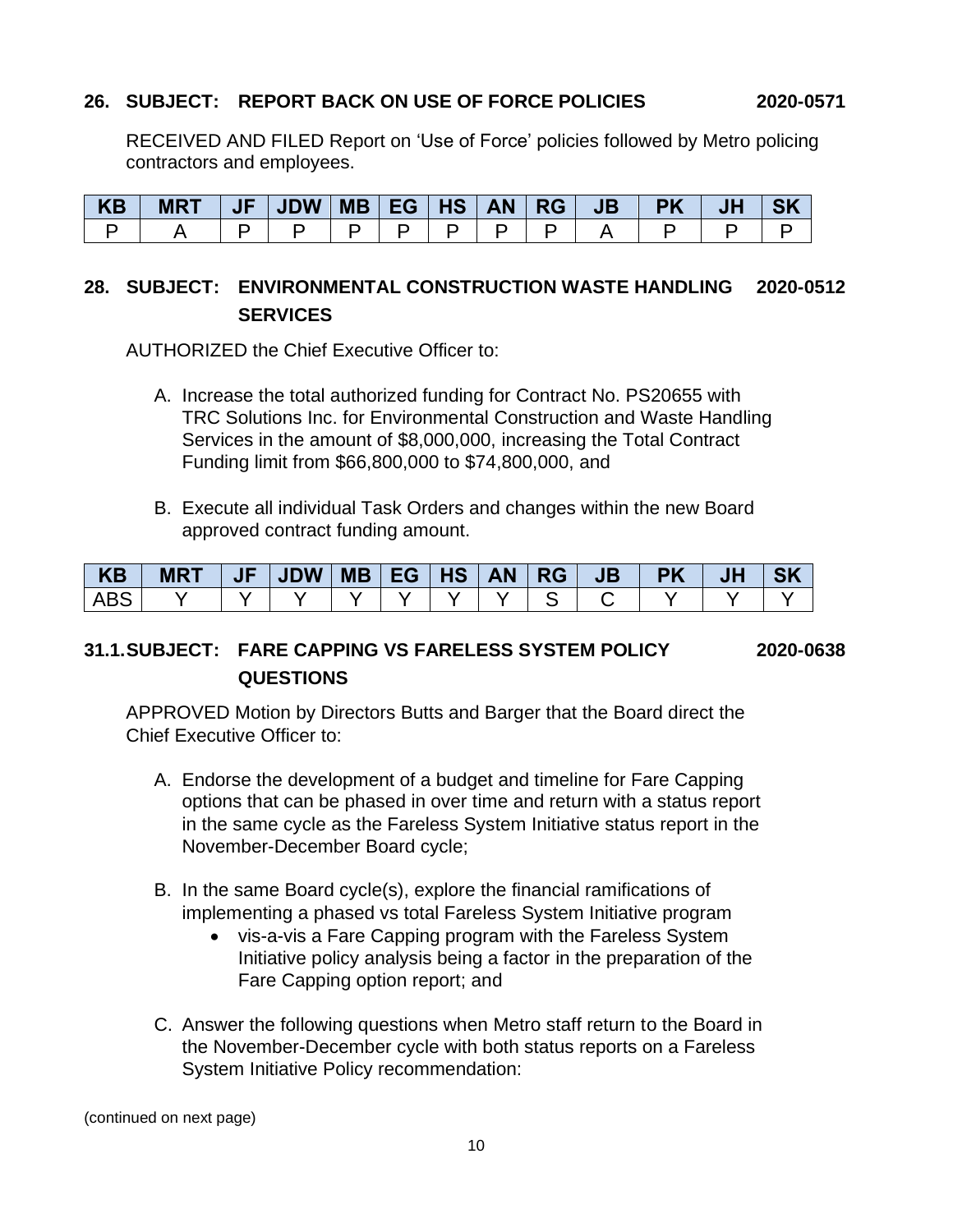(Item 31.1 -- continued from previous page)

- 1. How much annual fare revenue is collected for each fare category?
- 2. What is the capital cost for fare collection and enforcement equipment and how often must the equipment be replaced and rehabilitated?
- 3. What is the estimated annual net operating cost of fare collection for each fare category (fare revenues minus (fare media printing and distribution, fare collection and enforcement, fare collection equipment maintenance and operations, fare enforcement)?
- 4. What ridership growth could be anticipated from a free fare or from just capping fares respectively?
- 5. What incremental service would be required to accommodate either fare policy under pre-COVID 19 bus load assumptions and long-term social distancing load assumptions?

| <b>KB</b> | <b>MRT</b> | n Ji | <b>JDW</b> | <b>MB</b> | EG | <b>HS</b> | <b>AN</b> | <b>RG</b> | $J\mathbf{B}$ |  |  |
|-----------|------------|------|------------|-----------|----|-----------|-----------|-----------|---------------|--|--|
|           |            |      |            |           |    |           |           |           |               |  |  |

#### **33. SUBJECT: MOVING BEYOND SUSTAINABILITY 2020-0439**

ADOPTED ON CONSENT CALENDAR Moving Beyond Sustainability as Metro's strategic plan for sustainability over the next ten years.

#### **35. SUBJECT: UPDATE ON CRENSHAW/LAX PROJECT 2020-0598**

RECEIVED ON CONSENT CALENDAR oral report on Crenshaw/LAX Project.

| <b>KB</b> | <b>MRT</b> | JF | <b>JDW</b> | <b>MB</b> | $\sqrt{EG}$ | <b>HS</b> | <b>AN</b> | <b>RG</b> | JB |  | <b>QK</b> |
|-----------|------------|----|------------|-----------|-------------|-----------|-----------|-----------|----|--|-----------|
|           |            |    |            |           |             |           |           |           |    |  |           |

#### **36. SUBJECT: CLOSED SESSION 2020-0605**

A. Conference with Real Estate Negotiator - G.C. 54956.8

1. Property Description: 11301 Wilshire Blvd. LA, CA 90073 (West Los Angeles VA Campus) Agency Negotiator: Velma Marshall Negotiating Party: U.S. Department of Veterans Affairs Under Negotiation: Price and terms

No report.

(continued on next page)